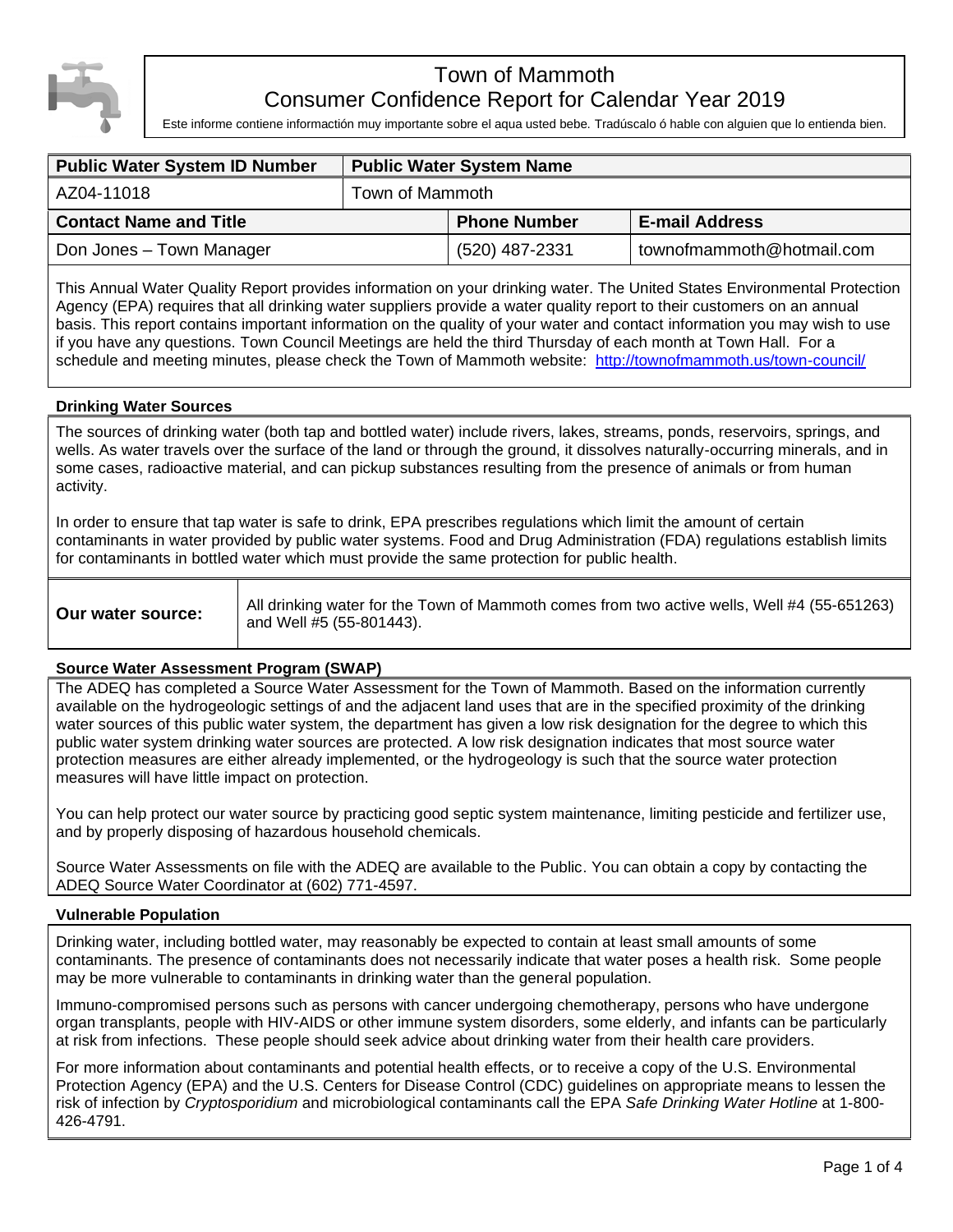# **Drinking Water Contaminants**

**Microbial Contaminants**: Such as viruses and bacteria that may come from sewage treatment plants, septic systems, agricultural livestock operations, and wildlife

Our water is tested monthly for coliform bacteria.

**Inorganic Contaminants**: Such as salts and metals that can be naturally-occurring or result from urban stormwater runoff, industrial or domestic wastewater discharges, oil and gas production, mining, or farming

Our water is tested annually for nitrate. Lead and Copper is tested every 3 years. Other inorganic chemicals (IOCs) are tested every 9 years.

**Pesticides and Herbicides**: Such as agriculture, urban storm water runoff, and residential uses that may come from a variety of sources

**Organic Chemical Contaminants**: Such as synthetic and volatile organic chemicals, which are by-products of industrial processes and petroleum production, and also may come from gas stations, urban storm water runoff, and septic systems.

Our water is tested every 3 years for volatile organic chemicals (VOCs) and synthetic organic chemicals (SOCs),

**Radioactive Contaminants**: That can be naturally occurring or be the result of oil and gas production and mining activities.

Our water is tested is tested every 3 years for radionuclides.

#### **Lead Informational Statement:**

Lead, in drinking water, is primarily from materials and components associated with service lines and home plumbing. If present, elevated levels of lead can cause serious health problems, especially for pregnant women and young children.

The Town of Mammoth is responsible for providing high quality drinking water, but cannot control the variety of materials used in plumbing components. When your water has been sitting for several hours, you can minimize the potential for lead exposure by flushing your tap for 30 seconds to 2 minutes before using water for drinking or cooking.

Information on lead in drinking water, testing methods, and steps you can take to minimize exposure is available from the Safe Drinking Water Hotline or at [www.epa.gov/safewater/lead.](http://www.epa.gov/safewater/lead)

### **Drinking Water Terms and Definitions**

**Treatment Technique (TT)**: A required process intended to reduce the level of a contaminant in drinking water

**Level 1 Assessment**: A study of the water system to identify potential problems and determine (if possible) why total coliform bacteria was present

**Level 2 Assessment**: A very detailed study of the water system to identify potential problems and determine (if possible) why an *E. coli* MCL violation has occurred and/or why total coliform bacteria was present

**Action Level (AL)**: The concentration of a contaminant which, if exceeded, triggers treatment, or other requirements

**Maximum Contaminant Level (MCL)**: The highest level of a contaminant that is allowed in drinking water

**Maximum Contaminant Level Goal MCLG)**: The level of a contaminant in drinking water below which there is no known or expected risk to health

**Maximum Residual Disinfectant Level (MRDL)**: The level of disinfectant added for water treatment that may not be exceeded at the consumer's tap

**Maximum Residual Disinfectant Level Goal (MRDLG)**: The level of disinfectant added for treatment at which no known or anticipated adverse effect on health of persons would occur

**Minimum Reporting Limit (MRL)**: The smallest measured concentration of a substance that can be reliably measured by a given analytical method

**Millirems per year (MREM)**: A measure of radiation absorbed by the body

**Not Applicable (NA)**: Sampling was not completed by regulation or was not required

**Not Detected (ND or <):** Not detectable at reporting limit

**Nephelometric Turbidity Units (NTU)**: A measure of water clarity

**Million fibers per liter (MFL)**

**Picocuries per liter (pCi/L)**: Measure of the radioactivity in water

**ppm**: Parts per million or Milligrams per liter (mg/L)

**ppb**: Parts per billion or Micrograms per liter ( $\mu$ g/L)

| ppt: Parts per trillion or<br>Nanograms per liter (ng/L) | $ppm \times 1000 = ppb$ |
|----------------------------------------------------------|-------------------------|
| ppq: Parts per quadrillion or                            | $ppb \times 1000 = ppt$ |
| Picograms per liter (pg/L)                               | ppt $x 1000 = ppq$      |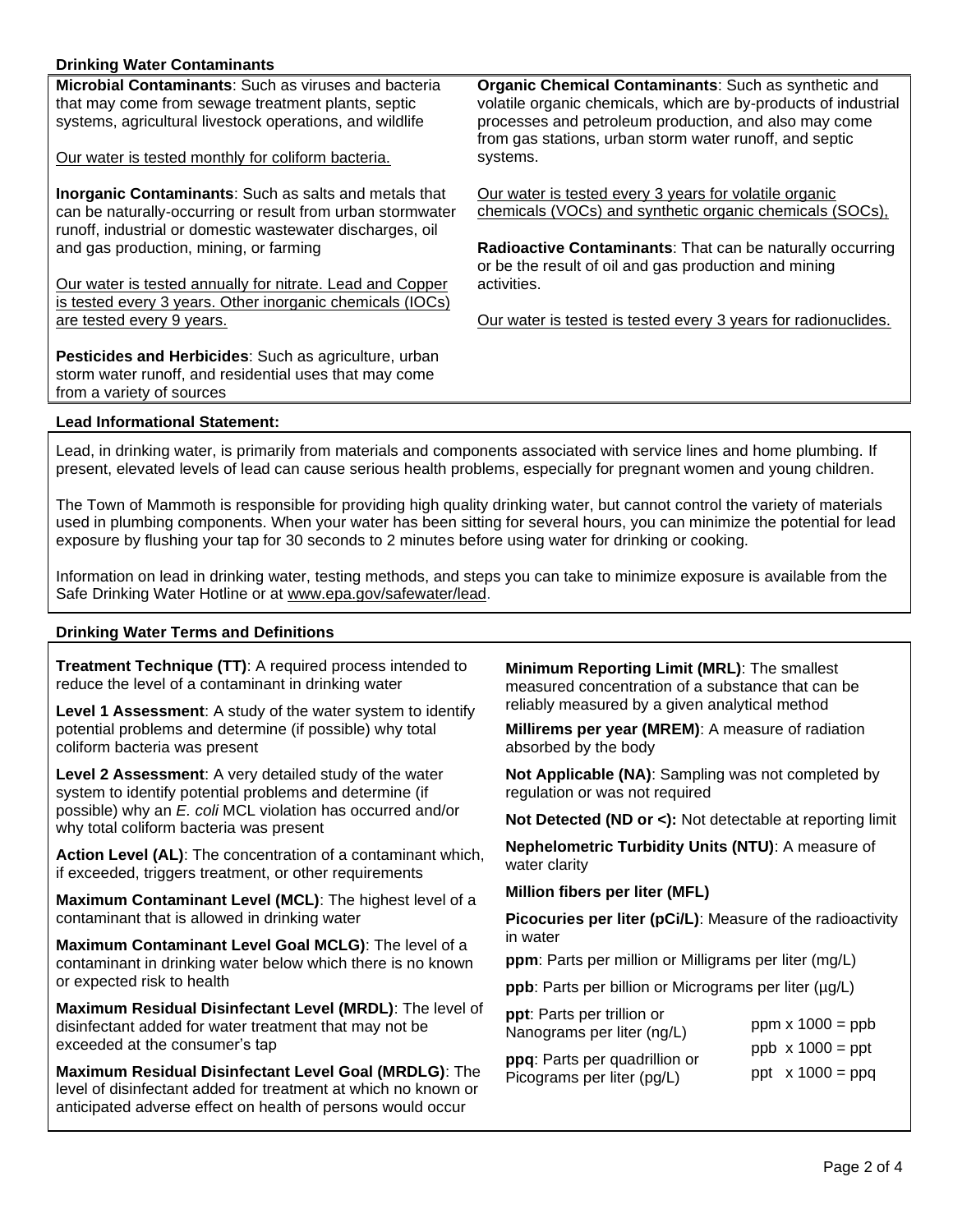## **Water Quality Data – Regulated Contaminants Detected in Your Drinking Water**

The Town of Mammoth routinely monitors for contaminants in your drinking water as specified in the national Primary Drinking Water Standards. Monitoring results from 2019 or the most recent sampling period, are included in the table. Certain contaminants are monitored less than once per year because concentrations are not expected to vary significantly from year to year, or the water system is not considered vulnerable to this type of contamination.

| <b>Microbiological (RTCR)</b>       | <b>TT</b><br><b>Violation</b><br>Y or N  | Number of<br><b>Positive</b><br><b>Samples</b> | <b>Positive</b><br>Sample(s)<br><b>Month &amp; Year</b> | <b>MCL</b>     | <b>MCLG</b>              | <b>Likely Source of Contamination</b>   |                                                                                                                                       |
|-------------------------------------|------------------------------------------|------------------------------------------------|---------------------------------------------------------|----------------|--------------------------|-----------------------------------------|---------------------------------------------------------------------------------------------------------------------------------------|
| <b>Total Coliform</b>               | N                                        | $\mathbf 0$                                    | <b>NA</b>                                               | $\mathbf 0$    | 0                        | Naturally present in the environment    |                                                                                                                                       |
| E. Coli                             | N                                        | $\mathbf 0$                                    | <b>NA</b>                                               | $\mathbf 0$    | 0                        | Human and animal fecal waste            |                                                                                                                                       |
| <b>Disinfectants</b>                | <b>MCL</b><br><b>Violation</b><br>Y or N | Running<br><b>Annual Average</b><br>(RAA)      | Range of All<br><b>Samples</b><br>(Low-High)            | <b>MRDL</b>    | <b>MRDLG</b>             | Sample<br>Year                          | <b>Likely Source of</b><br>Contamination                                                                                              |
| Chlorine (ppm)                      | N                                        | 0.4                                            | $0.3 - 0.4$                                             | $\overline{4}$ | 4                        | Monthly<br>2019                         | Water additive used to control<br>microbes                                                                                            |
| <b>Disinfection By-Products</b>     | <b>MCL</b><br><b>Violation</b><br>Y or N | Running<br><b>Annual Average</b><br>(RAA)      | Range of All<br><b>Samples</b><br>(Low-High)            | <b>MCL</b>     | <b>MCLG</b>              | <b>Sample</b><br><b>Month</b><br>& Year | <b>Likely Source of</b><br>Contamination                                                                                              |
| Total Trihalomethanes (TTHM) (ppb)  | N                                        | 15                                             | $10.1 - 19.2$                                           | 80             | N/A                      | 7/2019                                  | Byproduct of drinking water<br>disinfection                                                                                           |
| Haloacetic Acids (HAA5) (ppb)       | N                                        | 3                                              | $2.2 - 3.7$                                             | 60             | N/A                      | 7/2019                                  | Byproduct of drinking water<br>disinfection                                                                                           |
| <b>Inorganic Chemicals</b><br>(IOC) | <b>MCL</b><br><b>Violation</b><br>Y or N | <b>Highest Level</b><br><b>Detected</b>        | Range of All<br><b>Samples</b><br>(Low-High)            | <b>MCL</b>     | <b>MCLG</b>              | Sample<br><b>Month</b><br>& Year        | <b>Likely Source of</b><br>Contamination                                                                                              |
| Arsenic <sup>1</sup> (ppb)          | N                                        | 6.9                                            | $6.8 - 6.9$                                             | 10             | $\Omega$                 | 11/2012                                 | Erosion of natural deposits,<br>runoff from orchards, runoff<br>from glass and electronics<br>production wastes                       |
| Barium (ppm)                        | N                                        | 0.069                                          | $0.066 - 0.069$                                         | 2              | 2                        | 11/2012                                 | Discharge of drilling wastes;<br>discharge from metal<br>refineries; Erosion of natural<br>deposits                                   |
| Chromium (ppb)                      | N                                        | 1.1                                            | $<1 - 1.1$                                              | 100            | 100                      | 11/2012                                 | Discharge from steel and<br>pulp mills; Erosion of natural<br>deposits                                                                |
| Fluoride (ppm)                      | N                                        | 1.7                                            | $1.4 - 1.7$                                             | $\overline{4}$ | $\overline{\mathcal{L}}$ | 11/2012                                 | Erosion of natural deposits;<br>water additive which<br>promotes strong teeth;<br>discharge from fertilizer and<br>aluminum factories |
| Nitrate <sup>2</sup> (ppm)          | N                                        | 0.44                                           | $0.4 - 0.44$                                            | 10             | 10                       | 2/2019                                  | Runoff from fertilizer use;<br>leaching from septic tanks,<br>sewage; erosion of natural<br>deposits                                  |
| Sodium (ppm)                        | N                                        | 130                                            | $130 - 130$                                             | N/A            | N/A                      | 11/2018                                 | Erosion of natural deposits                                                                                                           |

**<sup>1</sup> Arsenic** is a mineral known to cause cancer in humans at high concentration and is linked to other health effects, such as skin damage and circulatory problems. While your drinking water meets EPA's standards, it does contain low levels of arsenic. EPA's standard balances the current understanding of arsenic's possible health effects against the costs of removing arsenic from drinking water, and continues to research the health effects of low levels of arsenic.

**<sup>2</sup> Nitrate** in drinking water at levels above 10 ppm is a health risk for infants of less than six months of age. High nitrate levels in drinking water can cause "blue baby syndrome." Nitrate levels may rise quickly for short periods of time because of rainfall or agricultural activity. If you are caring for an infant, and detected nitrate levels are above 5 ppm, you should ask advice from your health care provider.